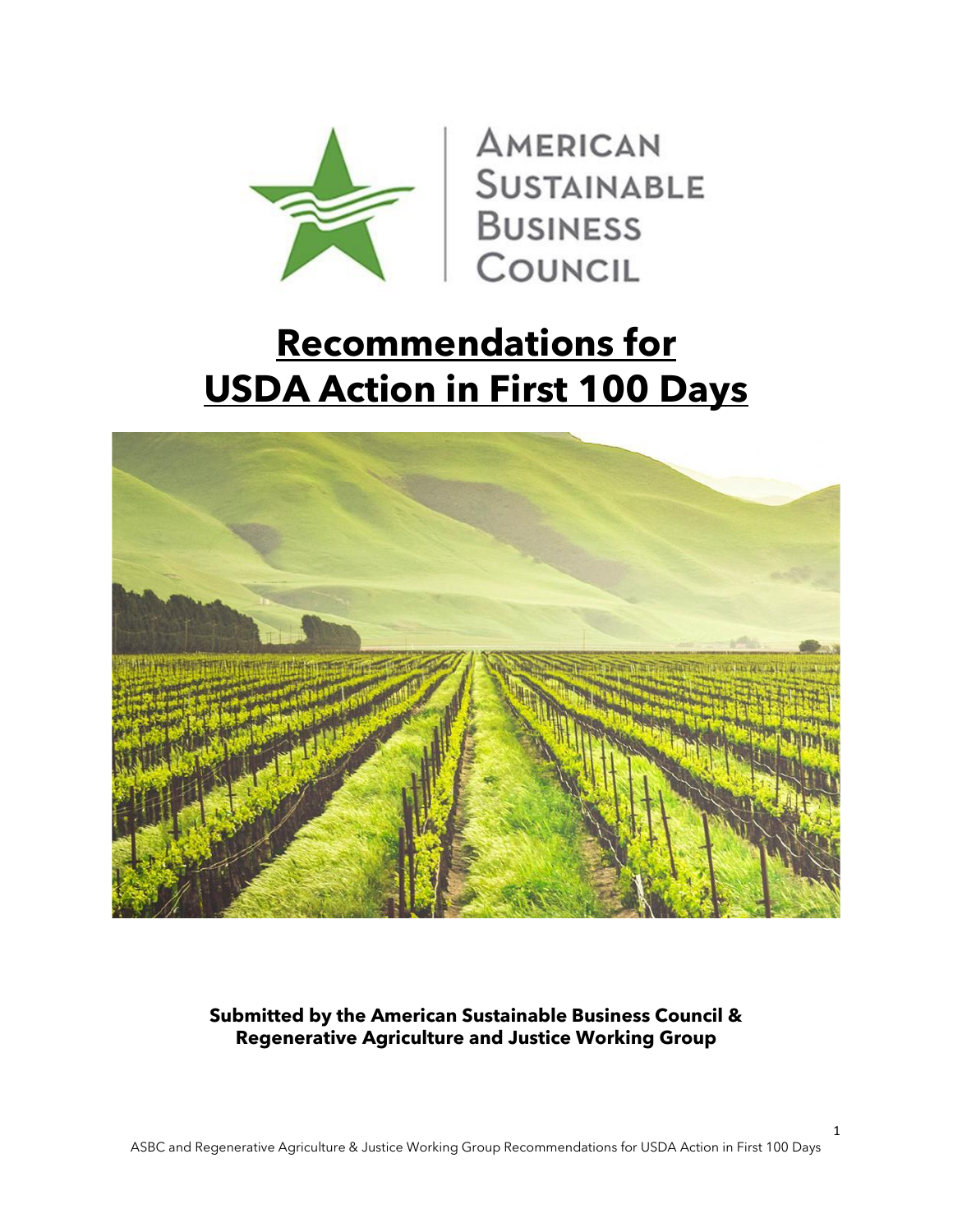

**SUSTAINABLE BUSINESS** 

### **Recommendations for USDA Action in First 100 Days**

We are a broad coalition of stakeholders that has collaborated through American Sustainable Business Council's Regenerative Agriculture and Justice Working Group (see end of report for listing of participating organizations) to develop policy recommendations for the Biden-Harris Agency Review. Our group brings together business leaders from industries throughout the agricultural value chain, advocacy organizations, and groups representing farmers, workers, and frontline communities. We share collective priorities to advance a more resilient, regenerative, and just food and agricultural economy. These recommendations will help achieve those priorities through concrete policy and administrative action within the first 100 days (and beyond) of the next Administration.

This working group proposes these changes from the lens of increasing overall economic health and inclusivity, centered on increasing the well-being of all Americans. We believe these recommendations align holistically with the priorities outlined in the Biden-Harris Plan to Build Back America

1. Maximize Department Support for regenerative agriculture tool with climate change mitigation and resilience as a priority

\_\_\_\_\_\_\_\_\_\_\_\_\_\_\_\_\_\_\_\_\_\_\_\_\_\_\_\_\_\_\_\_\_\_\_\_\_\_\_\_\_\_\_\_\_\_\_\_\_\_\_\_\_\_\_\_\_\_\_\_\_\_\_\_\_\_\_\_\_\_\_\_

\_\_\_\_\_\_\_\_\_\_\_\_\_\_\_\_\_\_\_\_\_\_\_\_\_\_\_\_\_\_\_\_\_\_\_\_\_\_\_\_\_\_\_\_\_\_\_\_\_\_\_\_\_\_\_\_\_\_\_\_\_\_\_\_\_\_\_\_\_\_\_\_\_\_\_\_\_

- **2.** Address ongoing effects of historical injustices
- **3.** Build resilience throughout the agricultural value chain

## **Contents**

[Priority: Maximize department support for regenerative agriculture as a tool to build resilience, grow](#page-3-0)  [the economy, and combat climate change in an equitable and just manner..............................................4](#page-3-0) • [Advance critical infrastructure for the scaled adoption of practices that improve soil health](#page-3-1)  and climate resilience [..................................................................................................................4](#page-3-1) • [Expand the Aggie Bond Program to facilitate investment in regenerative and resilient food](#page-3-2)  [and agriculture.............................................................................................................................4](#page-3-2) • [Leverage Federal Procurement to create new markets and increase demand for regenerative](#page-4-0)  [agriculture products.....................................................................................................................5](#page-4-0) • [Enhance existing NRCS Conservation programs to optimize impacts on environment and](#page-4-1)  [facilitate more wide-spread and equitable access......................................................................5](#page-4-1) [Priority: Address ongoing effects of USDA's discrimination and exclusions to advance more just](#page-4-2)  [economic development................................................................................................................................5](#page-4-2)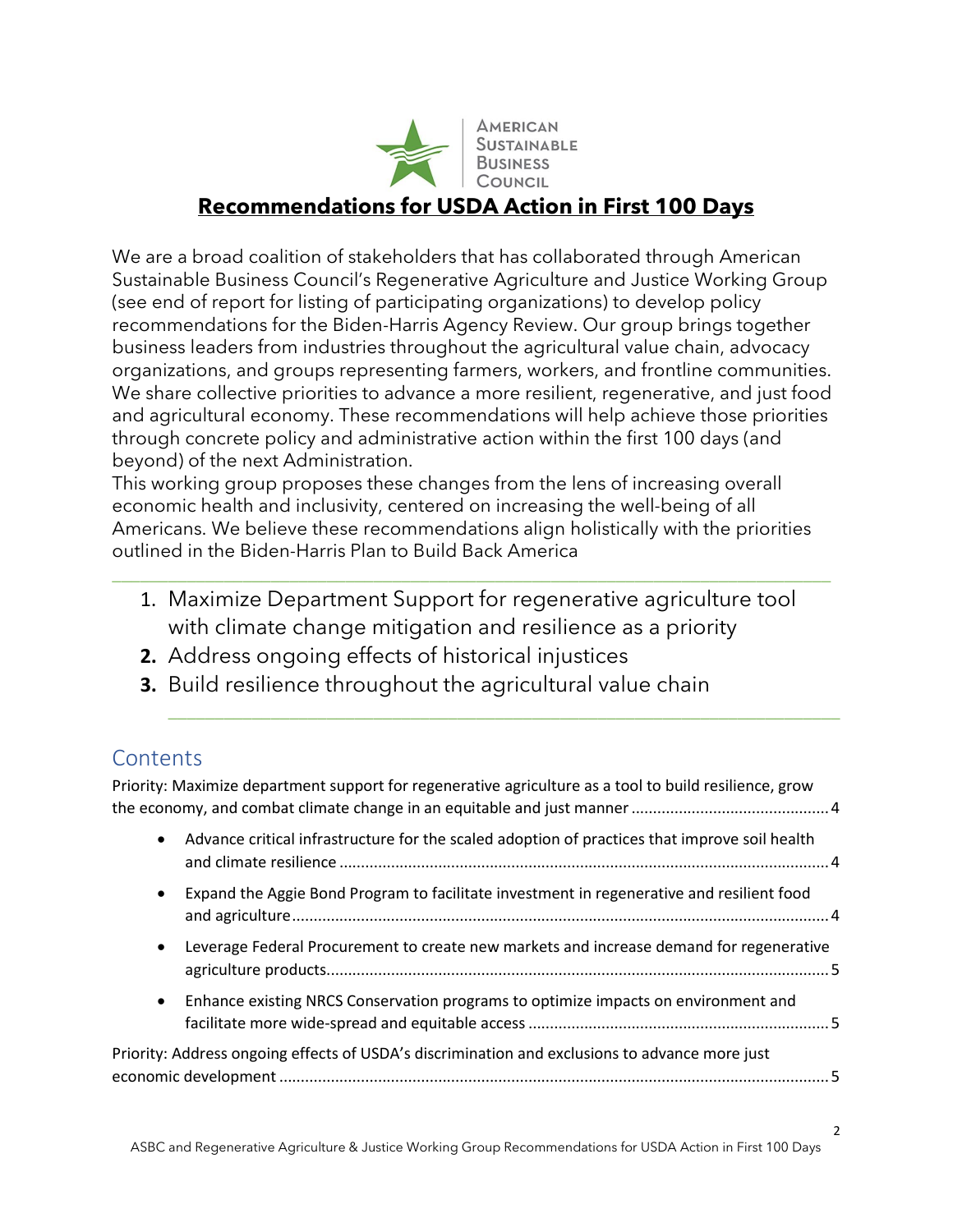| $\bullet$ | Implement 2018 Farm Bill provisions to address "heirs property" issues and stem Black owned |  |
|-----------|---------------------------------------------------------------------------------------------|--|
| $\bullet$ | Fully implement delayed landmark tribal provisions passed in 2018 Farm Bill  6              |  |
| $\bullet$ | Enhance design and implementation of USDA programs for more equitable access, with an       |  |
|           |                                                                                             |  |
| $\bullet$ |                                                                                             |  |
| $\bullet$ | Reduce fire risks through collaboration with federal, state, and local agencies 8           |  |

### **To work with ASBC and the Regenerative Agriculture and Justice Working Group /to implement these recommendations, please contact us:**

**Colton Fagundes, Policy Manager, American Sustainable Business Council [cfagundes@asbcouncil.org](mailto:Cfagundes@asbcouncil.org) 202-595-9302 x 700**

**David Levine President, American Sustainable Business Council [dlevine@asbcouncil.org](mailto:dlevine@asbcouncil.org) 202-595-9302 x 101**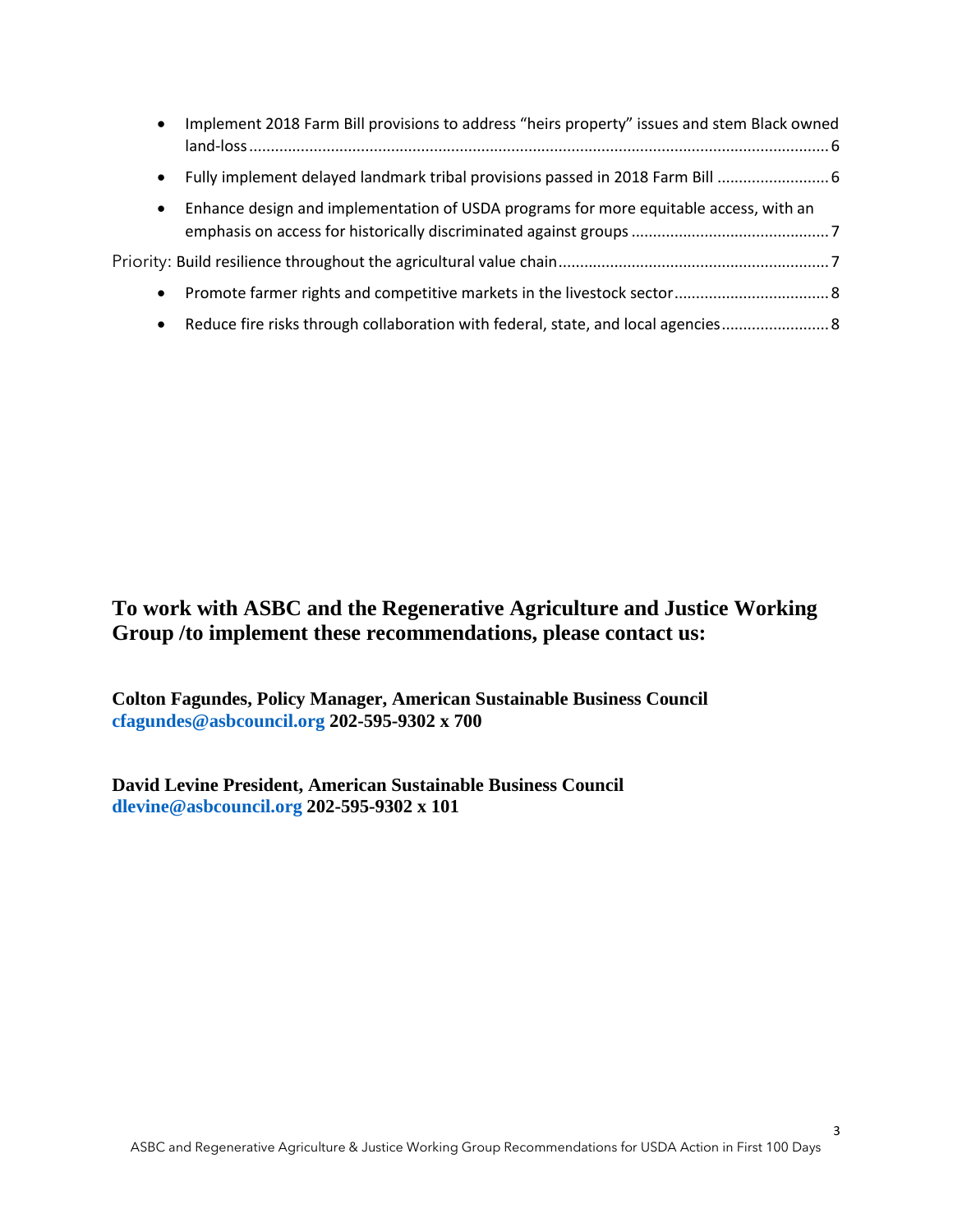# <span id="page-3-0"></span>Priority: Maximize department support for regenerative agriculture as a tool to build resilience, grow the economy, and combat climate change in an equitable and just manner

Climate change and ecological degradation is already affecting businesses, farmers, workers, and communities, and we know failure to act will spell disaster and hardship for all. On the other hand, expanding agricultural practices that help reverse these trends will also improve farmers' incomes and resilience to extreme weather events, create new value opportunities for businesses, create new jobs, strengthen supply chains for businesses and consumers, and provide more nutritious foods.

We recommend the White House and/or Secretary issue the following orders that will maximize department support for soil health, ecological regeneration, clean air and water, and created a more resilient system for the production of diverse and nutritious foods, quality fiber, and other agricultural materials.

<span id="page-3-1"></span>Advance critical infrastructure for the scaled adoption of practices that improve soil health and climate resilience

See the following recommendations from Land Core to start building out the infrastructure to improve soil health across the country, and see [here](https://landcore.org/news-post/biden-policy-recommendations#agency) for the rest of their recommendations:

- Direct NRCS to establish a consistent set of soil health indicators, consistent in-field sampling methodology, lab calibration protocols and recommendations for the use of satellite observations, and other complementary, remote-sensing, real-time monitoring technologies.
- Direct NRCS to revitalize the [National Resources Inventory's Soil Monitoring Network,](https://www.nrcs.usda.gov/wps/PA_NRCSConsumption/download?cid=nrcseprd1459632&ext=pdf) a national-scale network of sites sampled and analyzed periodically to track changes in soil properties (in conjunction with the [Web Soil Survey\)](https://www.nrcs.usda.gov/wps/portal/nrcs/main/soils/survey/) essential for building accurate models for agricultural and climate risk, and to serve as a baseline for regionally-appropriate soil health benchmarks

#### <span id="page-3-2"></span>Expand the Aggie Bond Program to facilitate investment in regenerative and resilient food and agriculture

Aggie Bonds are an existing federal-state partnership that allows private lenders to receive federal and state tax-exempt interest on loans made to small and midsize beginning farmers. The program could greatly increase the amount of capital available to regenerative farms, but it's been marred by inefficient implementation with many states not supporting the program and others not developing a streamlined process. The USDA could work with the IRS to take the process that is working in the few states with functioning programs and implement it across the country. Fixing this would provide more financial inclusion and lower cost capital

4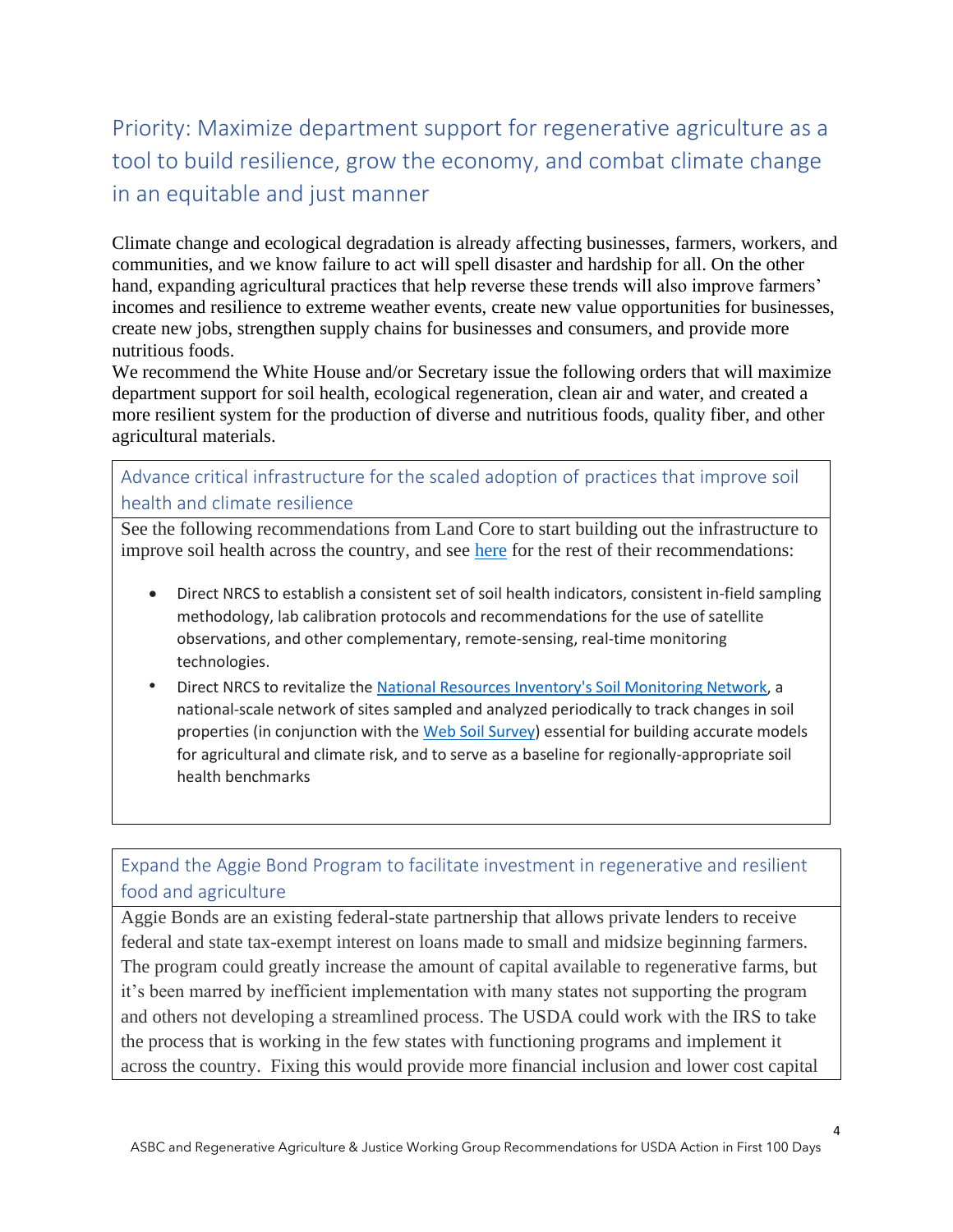for small and beginner farmers, incentivizing better caretaking of the land. For more information, please see this [memo.](https://drive.google.com/file/d/1nrfOVk8NiHy-XiZjjjqk1CayWpcQgWse/view?usp=sharing)

<span id="page-4-0"></span>Leverage Federal Procurement to create new markets and increase demand for regenerative agriculture products.

Issue an order requiring the use of food service guidelines for food and beverages sold and served at federally owned or operated facilities that meet or exceed the *Food [Service](https://www.cdc.gov/obesity/downloads/guidelines_for_federal_concessions_and_vending_operations.pdf) [Guidelines](https://www.cdc.gov/obesity/downloads/guidelines_for_federal_concessions_and_vending_operations.pdf) for Federal Facilities*. These guidelines highlight purchasing of sustainable and regenerative agriculture products.

<span id="page-4-1"></span>Enhance existing NRCS Conservation programs to optimize impacts on environment and facilitate more wide-spread and equitable access

For more details on the bellow recommendations and a through discussion of other recommendations the NRCS can take to improve design and implementation conservation programs, see [National Sustainable Agriculture Coalition's 2020 Priorities for Administrative](https://sustainableagriculture.net/wp-content/uploads/2020/12/NSAC-Final-Transition-Team-Document-2020.pdf)  [Action.](https://sustainableagriculture.net/wp-content/uploads/2020/12/NSAC-Final-Transition-Team-Document-2020.pdf)

- Improve transparency in EQIP application process to improve access for those that are not as well connected to local NRCS offices
- To maximize the number of farmers who can participate in EQIP and CSP, eliminate double-dip programs that permits joint operations and farms participating projects to receive twice the payment limit
- Publish and implement a plan to address the weaknesses in the enforcement of conservation compliance for highly erodible land and wetland, including inadequate state-level spot checks, the lack of participation by some states, and the failure to address gully erosion.
- Recognize when traditional indigenous conservation practices on tribal land are substantively equivalent to NRCS Conservation Practice Standards and thus are eligible for funding from federal programs. To facilitate this, adopt Indigenous Field Office Technical Guides (IFOTG) as an alternative to the standard national NRCS FOTG (see pg. 99 of this [publication](https://repository.arizona.edu/bitstream/handle/10150/633115/azu_etd_17001_sip1_m.pdf?sequence=1&isAllowed=y) to learn more)

## <span id="page-4-2"></span>Priority: Address ongoing effects of USDA's discrimination and exclusions to advance more just economic development

Current agricultural policy and market structure favor large-scale industrial producers, which are mostly white males. Meanwhile, non-white male producers have faced discrimination in accessing government farming programs, and markets, and for the most part, still do not have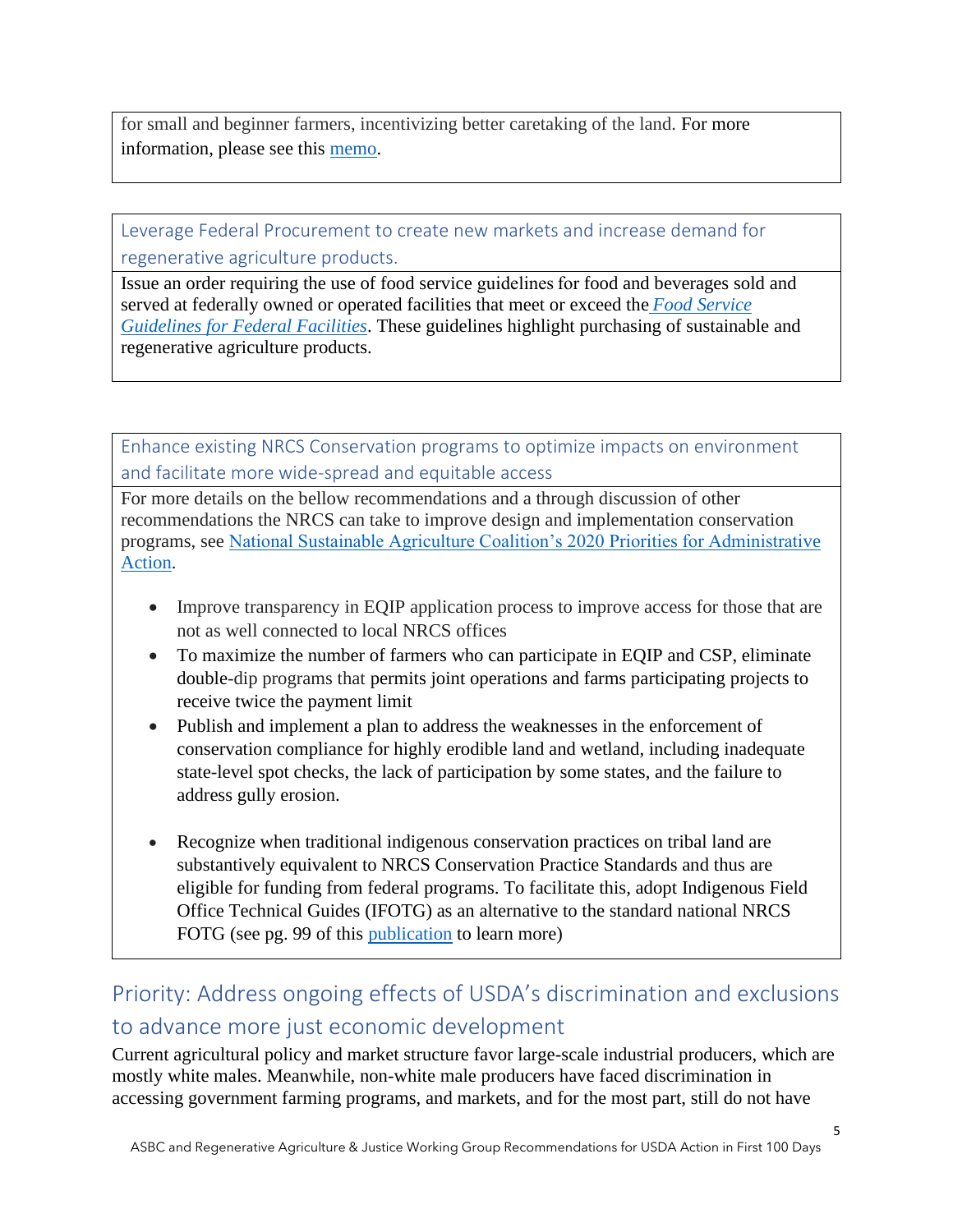equal access. (See [this recent publication](https://www.cambridge.org/core/services/aop-cambridge-core/content/view/E4DE04D55E180D899BD36AD563945846/S1742170519000322a.pdf/ecological_costs_of_discrimination_racism_red_cedar_and_resilience_in_farm_bill_conservation_policy_in_oklahoma.pdf) for an exploration of how the ongoing effects of historical discrimination hinders the NRCS's conservation efforts). Many of these farmers and their ancestors practiced regenerative agriculture for centuries before the term existed. Centering the voices of the marginalized and oppressed and including all stakeholders is important because so many movements in the past have fallen apart for failure to include key groups. Regenerative agriculture must work for everyone involved.

<span id="page-5-0"></span>Implement 2018 Farm Bill provisions to address "heirs property" issues and stem Black owned land-loss

To stop Black families and farmers from losing their land, direct the USDA to fully implement new land tenure provisions in the 2018 Farm Bill aimed at protecting heir's property owners, stemming black farmer land loss, and improving access to agricultural credit for rural communities of color. The USDA has so far failed to implement these provisions and must do so immediately in a fair and transparent manner, and in close collaboration with black farmer community-based organizations with the history and legitimacy to make these provisions effective on the ground.

For more information, please read this [backgrounder](https://www.ruralco.org/2018-farm-bill-fair-access) and reach out to Jordan Treakle of National Family Farm Coalition, [jordan@nffc.net,](mailto:jordan@nffc.net) Cornelius Blanding of Federation of Southern Cooperatives, [cornelius@federation.coop,](mailto:cornelius@federation.coop) or Lorrette Picciano, [lpicciano@ruralco.org.](mailto:lpicciano@ruralco.org)

#### <span id="page-5-1"></span>Fully implement delayed landmark tribal provisions passed in 2018 Farm Bill

The 2018 Farm Bill passed landmark provisions designed to provide tribal nations and their citizens opportunities to advance their food security efforts, agricultural production, operations, economic and workforce development initiatives, and public health priorities. For the latest updates on these provisions, check out the Indigenous Food and Agriculture Initiative's 2018 Farm Bill Implementation Tracker [here.](https://drive.google.com/drive/u/0/folders/0B1q2HPkniLCHfjQ4clZjcE1fWFRaenVtUVVfWXJvNU5rODlVWnM5MnNWY2JZZmV6RmdESmM) To make progress towards addressing centuries of injustice and exclusion perpetuated towards tribal nations, the USDA must move to finalize all pending rules without delay.

Strengthen implementation of Farm Bill's major tribal provisions:

After the USDA has taken the first legally required step of elevating the Office of Tribal Relations (OTR) to be fully within USDA's Office of the Secretary, next the USDA must ensure the OTR is (1) fully staffed with experienced professionals with particular expertise working in and with Indian Country, and (2) integrated into the central functions of the Department as the primary Indian Country point of contact for all federal agriculture programs.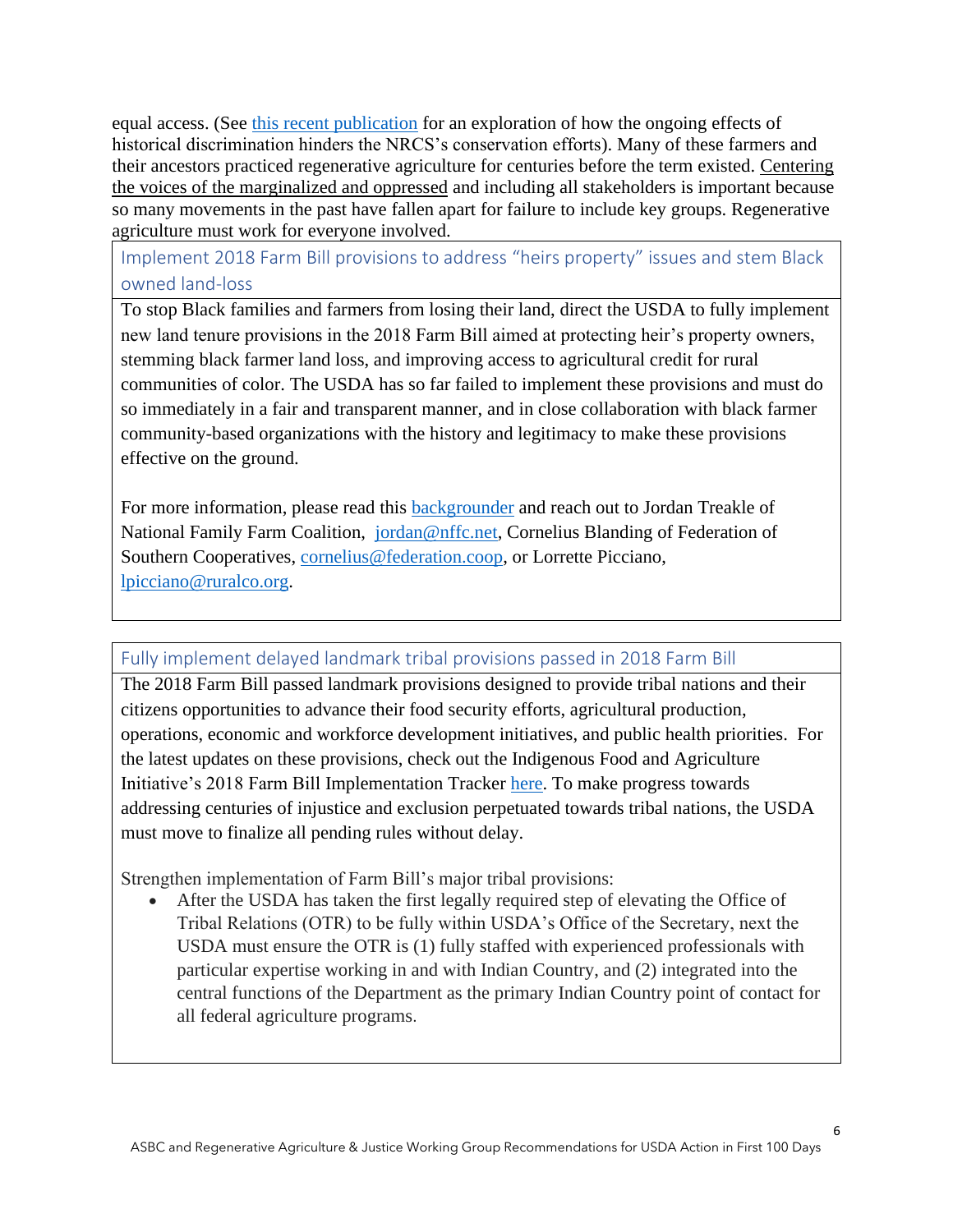For more information on how the USDA can best advance equity, access, and justice for tribal producers and all Native Americans, please reach out to Wizipan Little Elk of Rosebud Sioux Economic Development Corporation, wizipan.littleelk@sicangucorp.onmicrosoft.com.

\

<span id="page-6-0"></span>Enhance design and implementation of USDA programs for more equitable access, with an emphasis on access for historically discriminated against groups

To improve Access to USDA programs by Socially Disadvantaged Farmers and Ranchers with Limited English Proficiency (LEP), the National Latino Farmers and Trade Association makes the following recommendations:

- Listening sessions to determine existing barriers
- Increase awareness within USDA agencies
- Monitor outreach efforts to ensure farmers are aware of translation services
- Recruit bilingual employees to interpret information.
- Virtual communication with producers to assist with explaining and completing loan applications
- Work with local entities to create markets for products
- Increase knowledge of internet tools

For further information, please contact Juan Garcia at thorias@gmail.com or Rudy Arredondo at [latinofarmers@live.com.](mailto:latinofarmers@live.com)

• For more recommendations on how to ensure equitable access for USDA programs please see the [National Sustainable Agriculture Coalition's Recommendations](https://sustainableagriculture.net/wp-content/uploads/2020/12/NSAC-Final-Transition-Team-Document-2020.pdf) (pgs. 12-13, 19-20, 26-27, 36-37, 40-41).

### <span id="page-6-1"></span>Priority: Build resilience throughout the agricultural value chain

Achieving resilience in the food and agricultural systems means ensuring secure livelihoods for producers and workers and reducing supply-chain interruption that threaten food and materials access for businesses, consumers, and communities. For too long now, U.S. farmers have been carrying the brunt of risk and have been producing at a loss, with too many struggling to make a living.

Further, Covid-19 has exposed what many already knew. Government and market structures have facilitated increasing concentration of agribusiness and control of farming land. Relying on a handful of intermediary corporations to process and provide most of our food and fiber makes our farmers, businesses, and communities susceptible to market disruptions. Though [legislative](https://nffc.net/2018dairycrisis/)  [action](https://nffc.net/2018dairycrisis/) and/or action from the Department of Justice will be necessary to address these issues, we have identified several areas where the USDA can help build economic resilience throughout the agricultural value chain.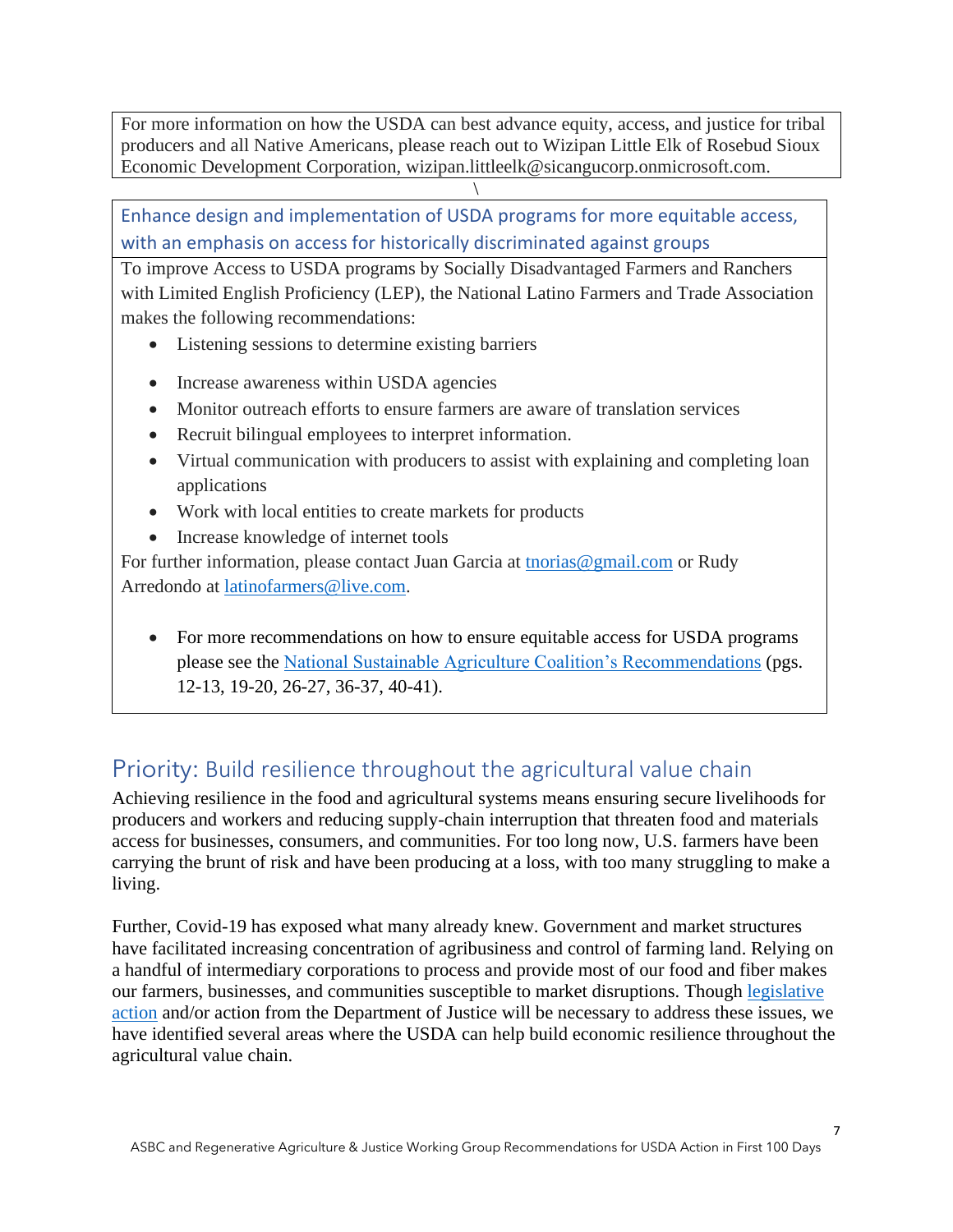#### <span id="page-7-0"></span>Promote farmer rights and competitive markets in the livestock sector

- Fully implement th[e 2016 Farmer Fair](https://nfu.org/action-alert-farmer-fair-practices-rules-in-jeopardy-at-usda/#:~:text=The%20Farmer%20Fair%20Practices%20Rules,those%20practices%20or%20preferences%20are.) Practices Rules (also known as the GIPSA rules), which the Trump administration delayed and then withdrew in October 2017
- Update and republish the Western Organization of Resource Councils (WORC) [Rulemaking Petition](https://www.gipsa.usda.gov/psp/publication/worc_petition/petition.pdf) under the Packers and Stockyards Act to require open, public bidding for captive cattle supplies
- [Publish a final rule on the origin of livestock](https://ota.com/advocacy/critical-issues/origin-organic-dairy-livestock) ensuring a level playing field for thousands of U.S. organic dairy farmers.

<span id="page-7-1"></span>Reduce fire risks through collaboration with federal, state, and local agencies

For farmers and ranchers from Texas to California, as well as the states' businesses and communities, wildfires have become a yearly struggle. We have promoted regenerative agriculture and soil health as a way of building resilience to extreme weather events like drought and hurricanes. While on-farm management can often play an [important role](https://www.cambridge.org/core/services/aop-cambridge-core/content/view/E4DE04D55E180D899BD36AD563945846/S1742170519000322a.pdf/ecological_costs_of_discrimination_racism_red_cedar_and_resilience_in_farm_bill_conservation_policy_in_oklahoma.pdf) in mitigating fire risks, improved USDA Forest Service coordination with the DOI and other agencies will be vital.

- Enter a memorandum of understanding (MOU) to improve forest management plans through interagency coordination and collaboration. An interagency team can evaluate resources, develop recommendations, and identify additional tools that can enhance carbon removal potential in forests. This team can work to reassess forest management plans at the national, state, tribal, and regional levels.
- Develop a federal version of [California's Fire MOU Partnership](https://www.sierraforestlegacy.org/Resources/Community/PrescribedFire/FireMOUSigned.pdf)

For more information on these recommendations, please see [Carbon 180's Priorities for](https://www.sierraforestlegacy.org/Resources/Community/PrescribedFire/FireMOUSigned.pdf)  [Administrative Action](https://www.sierraforestlegacy.org/Resources/Community/PrescribedFire/FireMOUSigned.pdf) (pg. 24-25).